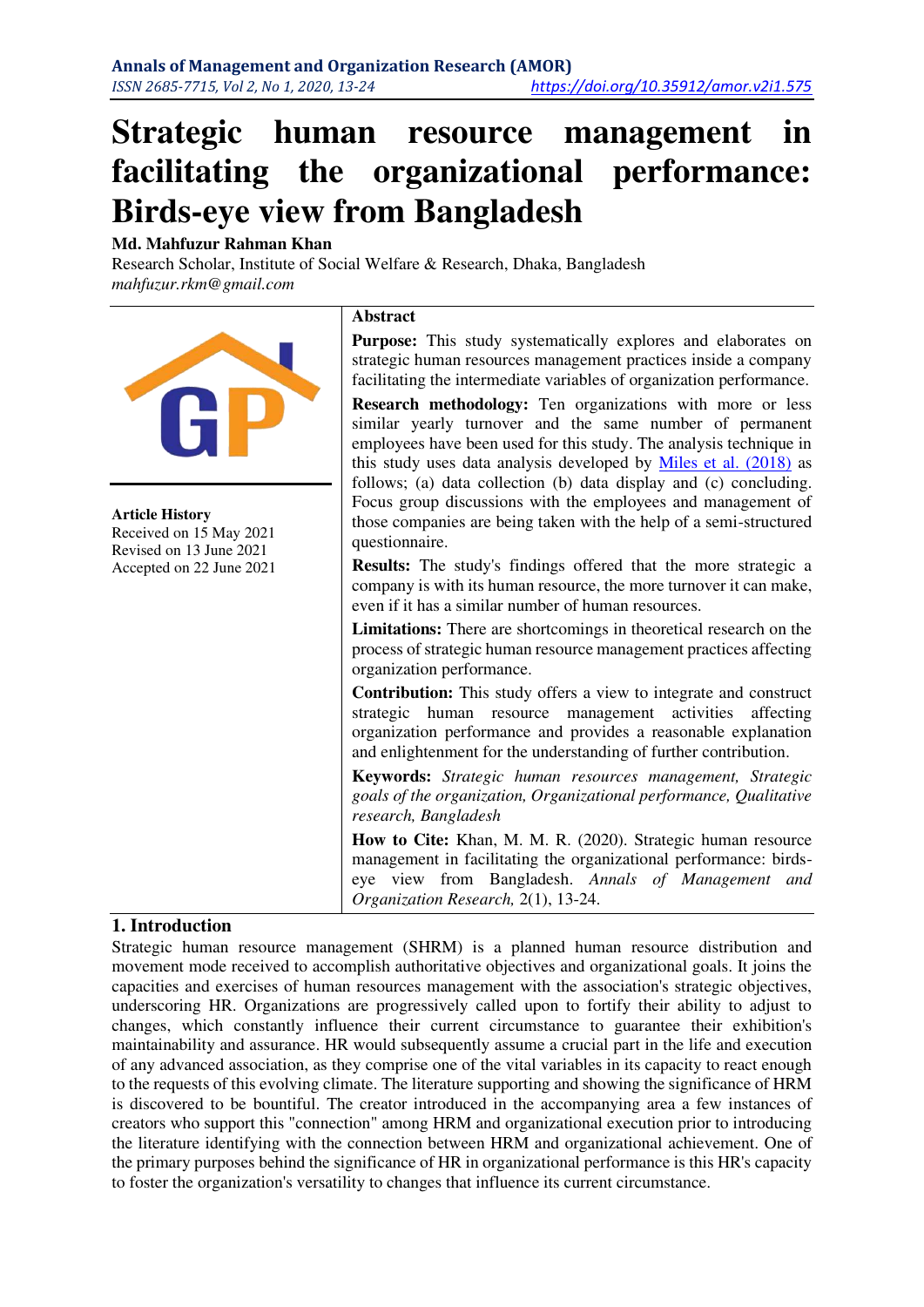Although there is no consensus on its view, HRM is considered to be a scientific field whose effectiveness has been proved by practitioners and research supported by economic theory and psychological theory. It seems that various studies and theories are mixed, but when they are integrated, the effectiveness of human resources toward the goal of "achieving the purpose of the organization" is centered on the paradigm of learning and performance. It can be said that it is an effort to bring about learning, performance, and change at the individual level, group level, and organizational level to enhance sexuality. In addition, from the classification of areas in existing research, it is found that they could be divided into two elements: individual development and organizational development. In companies, human resources management (HRM) has different missions and constraints depending on the organizational context. The particularity of HRM in specific contexts such as professional circles, HRM in the public context, HRM at the international level, and in emerging or developing countries, HRM in the context of organizational performance is now evident. In recent years, human resource management in the organization has shifted to strategic human resource management, and management has been strengthened from a strategic perspective. Therefore, the focus is on the relationship between organizational performance and strategic human resource management, while the emphasis on human beings as the human existence of human resources tends to be neglected.

In recent years, as the relationship between organizational performance and strategic human resources management has been demonstrated, attention has been focused on the "mediation process" between strategic human resources management and organizational performance, and there is a keen interest in research on the effects of employee attitudes and behaviors because of HRM's closer proximity. In this study, the clarification of current issues and the limitations of the research were discussed mainly through the literature review of his existing human resource management research. In developing countries like Bangladesh, national organizational performance and programs are undeniably vectors of economic growth. For these countries, which are still economically fragile and politically unstable, the control of the factors having an impact on organizational success and good governance is necessary for the governments in place. From this perspective, this study involving developing countries' (Bangladesh) perspective attempted to answer the following question: What are the factors that most influence the success of organizational performance in developing countries? Does HRM have an impact or a significant relationship with the success of this organizational performance? Organizations are turning out to be mindful that effective strategic human resource strategies and practices may build execution in various territories like efficiency, quality, and monetary execution. Indeed, even a small organization with as few as 10 staff possibly builds up a strategic plan to control choices about what has to come. In terms of strategic human resource management.

# **2. Literature review**

The cutting-edge organization is progressively called upon to expand its adaptability and fortify its capacity to adjust to having the option to keep up its seriousness and guarantee its sustainability. From this perspective, skillful and adaptable HR would establish one of the key exhibition factors on which associations depend to improve their flexibility and keep up their intensity. The scholars and specialists of organizational management agree to argue that HR (human resources) would add to organizational performance improvement when managed appropriately and deliberately. The wave of change accompanies new ideas like occupational disease and organizational socialization. Regardless, paying little notice to the rising predominance of SHRM, there have been not a lot of precise evaluations of the cases that it is associated with execution and questions stay concerning its hypothetical establishments [\(Harris and Ogbonna, 2001\).](#page-11-1) This examination planned to give a relative report on the job worker's play in organizational execution in light of SHRM practices in the setting of Bangladesh. Strategic human resource management (SHRM) addresses a modestly new change in the field of strategic human resources the executives.

SHRM is worried about the work strategic human resource management frameworks to play in firm execution, particularly focusing on the game plan of HR as strategies for gaining the high ground. The performance of exceptionally talented and propelled employees will be limited if jobs are not structured properly [\(Tsai, 2006\).](#page-11-2) While some authors, like [Thornhill and Saunders \(1998\),](#page-11-3) express that, the expanded job of line managers in managing human resources is the indispensable trait of any HRM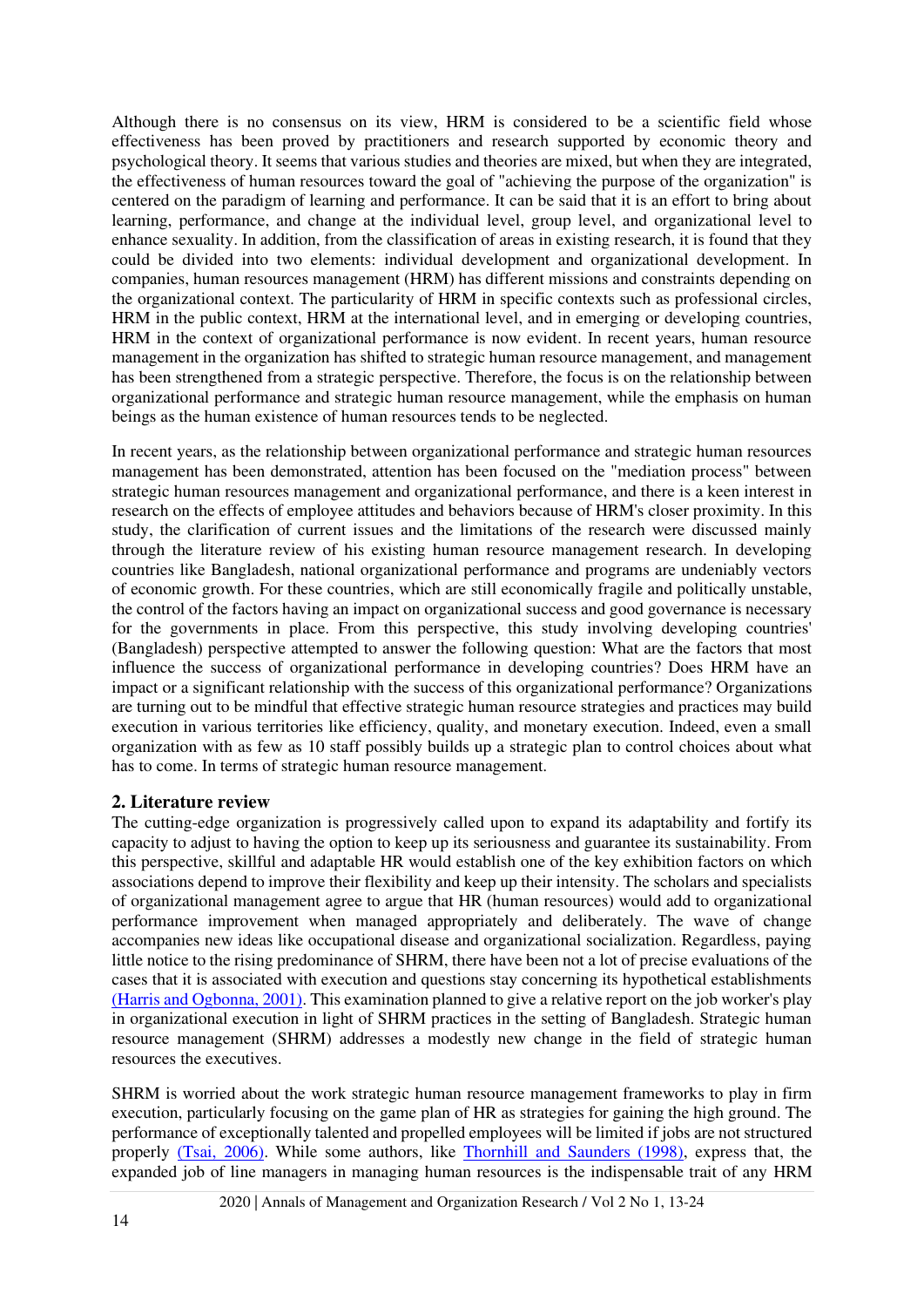model. According to [Brewster and Larsen \(2000\),](#page-11-4) go further by contending that the devolution of HR duties to line managers is seen as a defining issue in HRM since line managers' actions and practices are generally answerable for the distinction among intended and actual HRM implementation. On the off chance that HR experts will hold a strategic job, the everyday HR exercises should be decentralized and shifted to line managers [\(Kulik & Bainbridge, 2006\).](#page-11-5)

On account of the fundamental course of action, organizations can build up a strategic HR plan that will permit you to settle on HR management choices presently to help the organization's future heading [\(Wan-Jing and Huang, 2005\).](#page-11-6) Fundamental HR arranging predicts the HR's future needs in the wake of dissecting the organizations to analyze the associations' present HR, the external work market, and the future HR environment that the organizations will be working i[n \(Tharenou et al., 2007\).](#page-11-7) The literature on organizational performance management and organizational performance is almost unanimous on the importance of HRM practices in this organizational performance. In spite of what this literature proposes on the real job of HRM in the general execution of associations, it contends that HRM no affects the organizational success and is anything but a critical factor in this achievement. In addition, in spite of the fundamental pretended by organizational performance in the monetary and social advancement in developing Bangladesh, and notwithstanding the significance of the resources and endeavors contributed for their acknowledgment, the investigation of the literature shows us that the organizational performances completed in these Bangladesh experience high disappointment rates and disillusioning quality outcomes. To be sure, the literature instructs us that organizational management in these Bangladesh faces a large number of issues, which make the effective fulfillment of organizational performances a troublesome errand. This reality prompts us to scrutinize the purposes behind the disappointment of organizational performances in developing Bangladesh.

At the end of the day, in this study, we are keen on the connections between the key achievement factors and the result of this specific class of organizational performances, just as the spot that HRM would possess among these components. The response to these inquiries would help, as we would see it, to distinguish the wellsprings of accomplishment and additionally inability to decide the constituents of good management of these organizational performances and, subsequently, to advance their prosperity just as the accomplishment of their objectives. The literature on organizational success factors is both rich and different. Nonetheless, this literature stays conflicting concerning the elements that decide this achievement. For sure, an investigation of the literature has shown us that the authors are not yet consistent on the achievement components of organizational execution and the actual meaning of progress. What is more, the literature on organizational performance in developing Bangladesh stays extremely restricted and, just once in a while, addresses the achievement variables of this specific classification of organizational performance.

# **3. Theoretical framework**

Human Resource Management (HRM) has been formed into strategic human resource management (SHRM) by industry experts looking to stress the meaning of the plan to the practical working of organizations. To this end, various makers have kept up that SHRM is clearly associated with progressive execution and there is moreover a social event of industry specialists who are of the appraisal that high-performing work associations give phenomenal thought to getting explicit HRM courses of action and interfacing these to the systems of their organizations. Companies are constantly exposed to changes in the environment. In the field of "human resources," the field of human resources has undergone major changes in the last 10 years, and it can be said that the role of the human resources development department linked to management is increasing more than ever. There is no time to list the big and small issues such as the shortage of human resources due to the declining birthrate and aging population, the influx of foreign workers due to it, and the measures for diversity due to the globalization of business.

Surprisingly many companies have not been able to resolve the organizational and conscious issues surrounding their human resource development before work style reform. It seems that these companies are unaware of the potential issues in their organizations, or even if they have become apparent, they do not know how to solve them. That is why the demand for quality human resources is global. The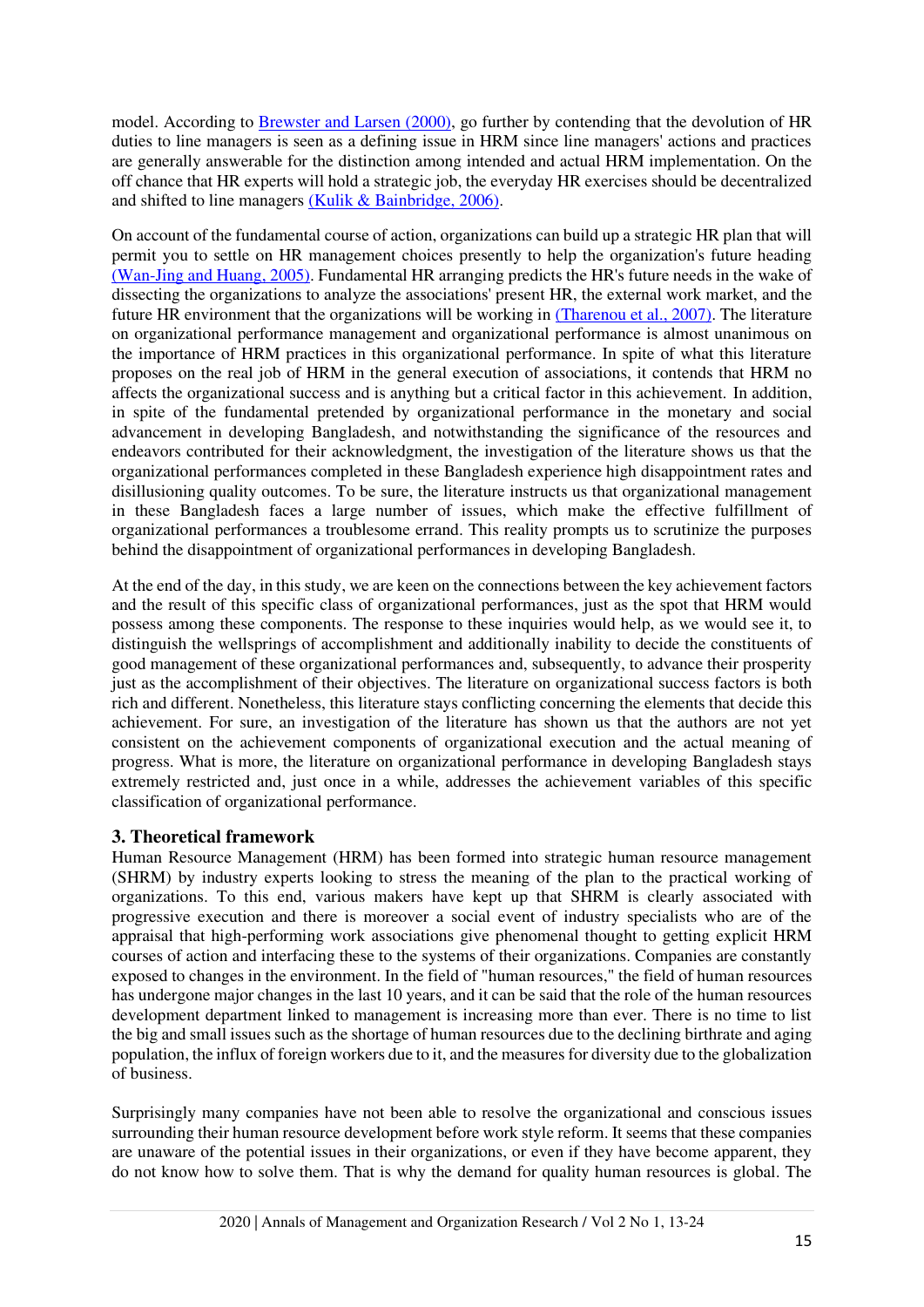demand for the export of human resources in international trade is increasing as the demand for qualified persons is increasing. In such a situation, many Bangladesh is exporting human resources by educating the people of their country in higher knowledge, science, and technical education. According to Guthrie (2001), strategic human resource management literature includes formal performance appraisal, skillbased pay, and group-based pay, which have all been linked to organizational performance [\(Guthrie,](#page-11-8)  [2001\).](#page-11-8)

# **4. Objective of the study**

This study focuses on human resource management in facilitating the organizational performance (identified in the literature) carried out in developing Bangladesh, the country taken, as a model in Bangladesh. In particular, the author is interested in the relationship between strategic human resource management and organizational performance. From this perspective, the research objectives are as follows:

- To identify the relationships between human resource management and the success of organizational performance in developing country like Bangladesh
- To examine the role of SHRM and how it affects organizational performance in firms of Bangladesh
- To examine the organizational strategies used in SHRM to enhance performance at Bangladeshi organizations

# **5. Methodology of the study**

The study has been conducted using qualitative means, as qualitative research intends to examine and discover issues about the issue accessible because close to no is contemplated the issue. There is, for the most part, weakness about estimations and characteristics of the issue. In the light of all these elements, our study sets itself the objective of contributing to the enrichment of knowledge on the importance of strategic human resource management in organizational performance by deepening the controversy relating to the role of SHRM in the success of organizational performances. To do this, the author plans to orient our research towards the specific context of organizational management in developing countries like Bangladesh. Ten selective organizations have been taken as the sample model organization. The organizations taken have the same number of permanent employees and quite similar yearly turnover. Focus group discussions (FGD) have been taken through a semi-structured questionnaire to understand the author's context better.

| Code            | <b>Industry</b><br><b>Operating</b> | <b>Location</b> | <b>Permanent</b><br><b>Employees</b> | <b>Years of</b><br><b>Operation</b><br>(Approx.) | Yearly<br><b>Turnover (in</b><br>$\boldsymbol{\$})$ |
|-----------------|-------------------------------------|-----------------|--------------------------------------|--------------------------------------------------|-----------------------------------------------------|
| $SO_1$          | Delivery                            | Dhaka           | 13                                   | 5 years                                          | 0.14 millions                                       |
| $SO_2$          | Delivery                            | <b>Dhaka</b>    | 13                                   | 5 years                                          | 0.16 millions                                       |
| $SO_3$          | Delivery                            | <b>Dhaka</b>    | 13                                   | 5 years                                          | 0.143 millions                                      |
| $SO_4$          | Agriculture                         | Savar           | 13                                   | 5 years                                          | 0.19 millions                                       |
| SO <sub>5</sub> | <b>RMG</b>                          | Savar           | 13                                   | 5 years                                          | 0.119 millions                                      |
| $SO_6$          | <b>RMG</b>                          | Narayanganj     | 13                                   | 5 years                                          | 0.189 millions                                      |
| SO <sub>7</sub> | <b>RMG</b>                          | Narayanganj     | 13                                   | 5 years                                          | 0.14 millions                                       |
| $SO_8$          | <b>Book Publication</b>             | Dhaka           | 13                                   | 5 years                                          | $0.12$ millions                                     |

Table1. Description of organizations used as model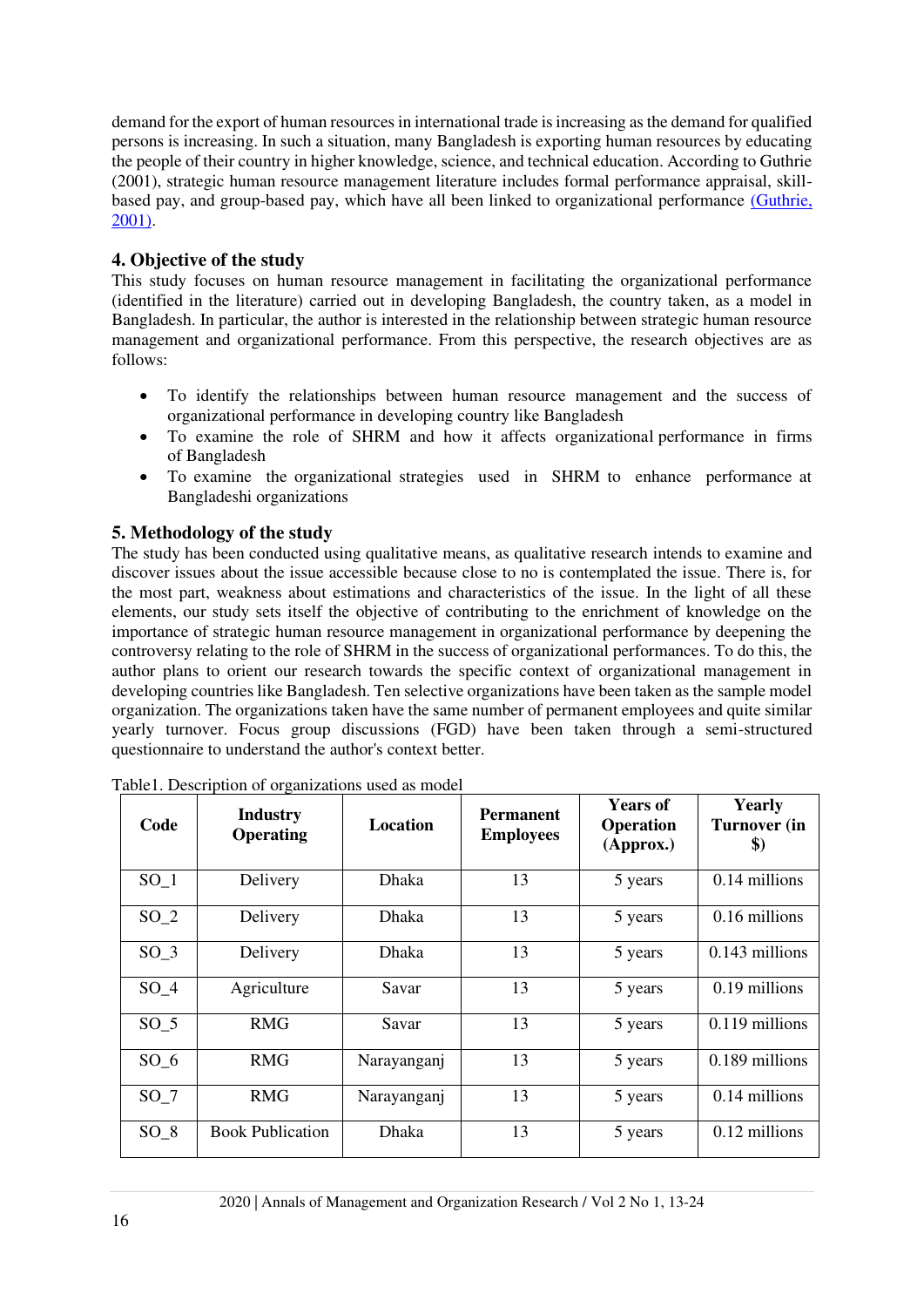| Code            | <b>Industry</b><br><b>Operating</b> | Location   | <b>Permanent</b><br><b>Employees</b> | <b>Years of</b><br><b>Operation</b><br>(Approx.) | <b>Yearly</b><br><b>Turnover (in</b><br>$\boldsymbol{\$})$ |
|-----------------|-------------------------------------|------------|--------------------------------------|--------------------------------------------------|------------------------------------------------------------|
| SO <sub>9</sub> | <b>Book Publication</b>             | Chittagong | 13                                   | 5 years                                          | $0.155$ millions                                           |
| SO 10           | <b>Book Publication</b>             | Chittagong | 13                                   | 5 years                                          | 0.16 millions                                              |

## **6. SHRM in facilitating the organizational performance**

Organizations ought to have the alternative to complete a lot of orchestrated and altogether analyzed strategic human resource management thoughts that must be executed to facilitate just as to channel the human resources into expanded profitability. As demonstrated by [Torrington et al. \(2011\),](#page-11-9) a solid strategic human resource technique permitted a business to have a decent comprehension of its workers and to work tranquility, similarly in a normally productive path with its host local area. Research between strategic human resource management and productivity has influenced the scholastic and laborers banter for over thirty years. In any case, most examinations and distributions in the field of strategic human resource management have given the idea as far as individual practices. As indicated by [Noe et al. \(2007\),](#page-11-10) it alludes to strategic human resource management practices and approaches affecting work, perspectives, and execution of employees. As expressed by [Marvel \(2011\)](#page-11-11) they are centered on numerous fundamental practices and thus, can decidedly affect organizational performance, for example, human resource planning, recruitment, selection, training and development, compensation, performance management, and worker relations. Fundamentally, in human resources development, emphasis has been laid on acquiring knowledge, proper use of resources, healthy, and quality of life. The manager needs to properly supervise the assigned work by analyzing each employee's personality, preferences, work ethic, loyalty, family tradition, educational qualifications, etc. Every human resource should be developed as an economic entity. Motivation is the fuel, the driving force of the workforce, which is the best tool to increase productivity. Discipline, love for the organization, creativity, inspiration, good supervision, etc. can be used to make the workforce creative. As, Mr. Hakim, who currently run a business of book publication, conveyed,

*"For over 10 years, I drove an association that puts on books for distributions for the most part in February. It was anything but a major creation, with just 13 individuals taking an interest in excess of 20 exhibitions. Before the finish of the period, each and every individual who took an interest was depleted. In any case, with my strategic reasoning, I made it increasingly inventive and fruitful." (SO\_10)* 

At present, with the rapid development of globalization and technology, any organization is facing various challenges. To address this challenge, it is necessary to create a good working environment in the organization and create enthusiasm among the workforce. Every employee should be provided with professional and advanced training on the computer. Employees must be given due recognition of their work because the primitive desire of the man is to get the recognition of others. The first strategy to motivate employees is to treat them friendly, giving them due respect. To ensure self-improvement and job satisfaction of the workforce, the manager has to undertake various work plans. Job satisfaction is found only if the desired return of the employee is consistent with the expectation. Workplace nature, work environment, salary-allowance, good relationship with colleagues, clear supervision system, institutional environment, etc. are the tools of job satisfaction. The main goal of human resource development is human welfare. At present human resources are not just a unique tool of production; Rather the actual capital of the organization. Proper development of the organization's human resources is possible if a skilled manager takes all the steps properly.

Human resource development is a process of qualitative transformation of human resources through which they can become productive and skilled human resources. These human resources can play a strong role in the production process and can develop to the best of their ability. Every organization runs after the acknowledgment of a mission and a dream, which are accomplished by detailing certain systems and executing them, which are completed by the HR division. It begins by communicating why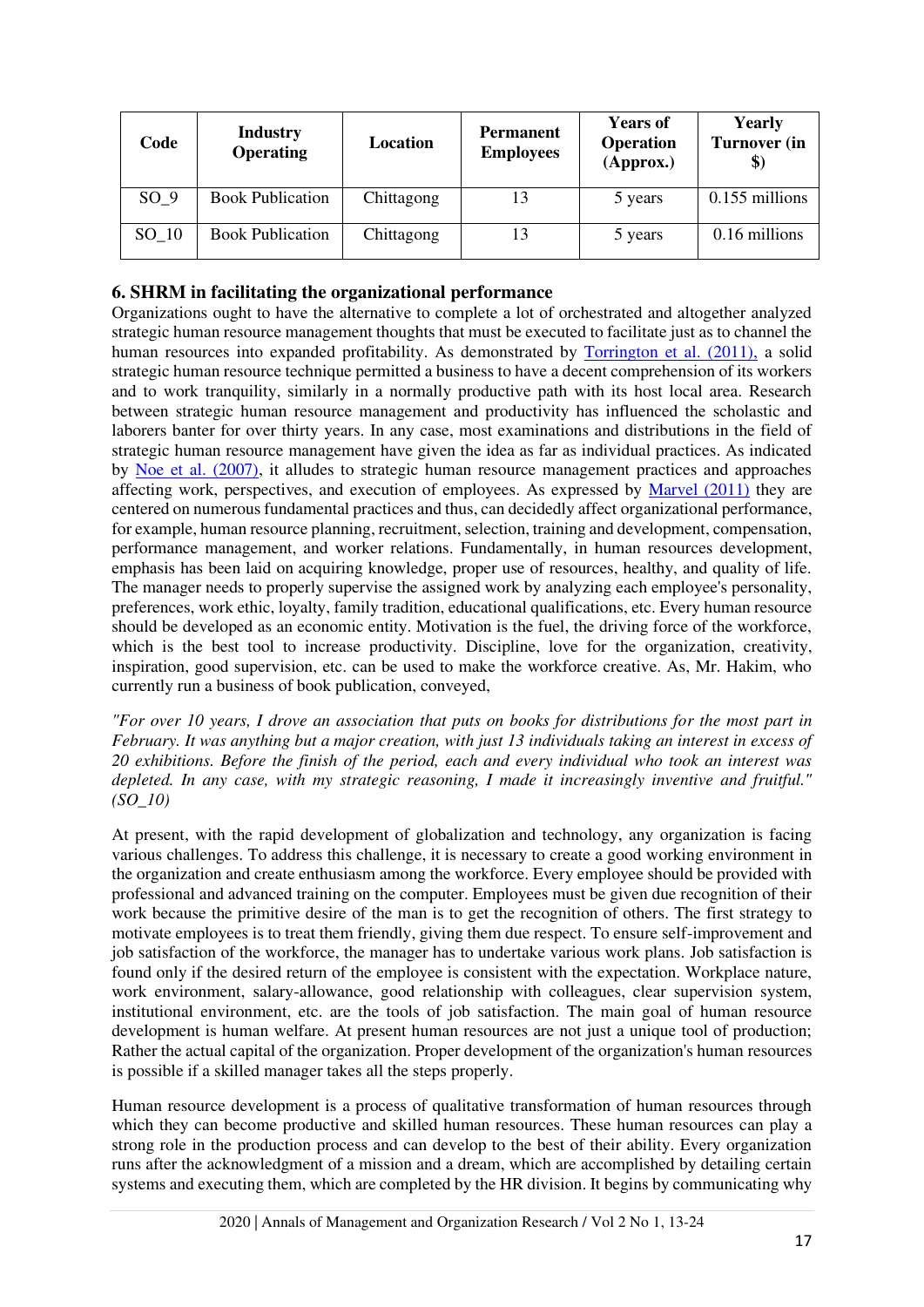organizations need to receive a strategic attitude, which infers an adjustment of the disposition of senior management. The principal stages and exercises of the strategic management model are raised, different meanings of the procedure given by different creators are offered, the segments and levels of business methodology, clarifying every one of these levels to clarify that at the third level, that of the practical system is the place where the exercises of the strategic management of HR ought to be completed. Mr. Niloy, who have been doing agriculture-based company for over 5 years in Savar, Bangladesh conveyed,

*"It took me some time to discover that specific individuals may have significant abilities that are not in every case blazingly clear. Step by step, I came to acknowledge - moderate as I may have been - that what made a difference was execution. Occasionally, individuals may be assisted with creating, and that it takes assorted types to make an organization run appropriately. Great execution responsibility is tied in with having a positive discussion among managers and employees." (SO\_4)* 

Strong political, monetary, and social changes permit social orders to go through a significant advancement in their strategic mindsets, combined with this the serious level of a mechanical turn of events and the capacity to absorb progressively current methods that permit managers to give a strategic vision to anticipate the eventual fate of business the board and pad however much as could be expected the degree of vulnerability that describes business action during circumstances such as the present. These necessities give strategic human resource management need for directors at all levels. The strategic management of HR is at present the object of exceptional consideration from directors, not just in view of the job it plays in the turn of events and utilization of the organization's methodology yet in addition due to its immediate and prompt impact on the generous and supported development of usefulness.

The progressions that have occurred, both in the origination and in the capacity that have been credited to the human factor lately, make entirely good conditions so that, as of now, the human resources department can be considered as a strategic capacity with a functioning job, both in the detailing of the procedure and in its execution. Key HR should give efficient, proactive, and adaptable transformation to changes in the climate, and have a dream of things to come reconciliation into the generally strategic methodology of the organization, which is accomplished if, while figuring any system, they consider the ramifications that this technique has on HR; the HR procedure that exists today and on the off chance that it fulfills the new strategic methodologies. The HR methodologies that should be fostered that give successful reactions to their new necessities, as far as the critical parts of HR, are fundamental for every system and give the organization the upper hands.

## **7. Results and findings**

Strategic human resource development is a process of qualitative transformation of human resources. Its productive and efficient human resources can make an increasingly robust contribution to the production process and develop the best of human potential. So human resource development is the key to all development. Numerous components are remembered for the human resources management zone, including manager marking, enrollment, onboarding, maintenance, advancement, culture, the profession of the executives, portability, progression arranging, ability of the board, execution of the board, employee organization, and legitimate issues [\(Khan, 2020a\).](#page-11-12)

Strategic human resource management has been generally worried about the effect of HR procedures on organizational performance  $(Boxall & Macky, 2007)$ . If there are skilled human resources, foreign investors are easily attracted. Therefore, in the interest of the country, the population must be turned into human resources. Human resources are considered the engine of development. Currently, this resource is considered the most important resource of a country. Their skilled human resources are the main driving force for the development of a limited country. Therefore, in the interest of development, human resources must be developed. Human resource development is the center of all kinds of development. In addition, education is the main way to develop human resources. Primary, secondary and higher education enhances people's skills manifold. Increasing the rate of education and well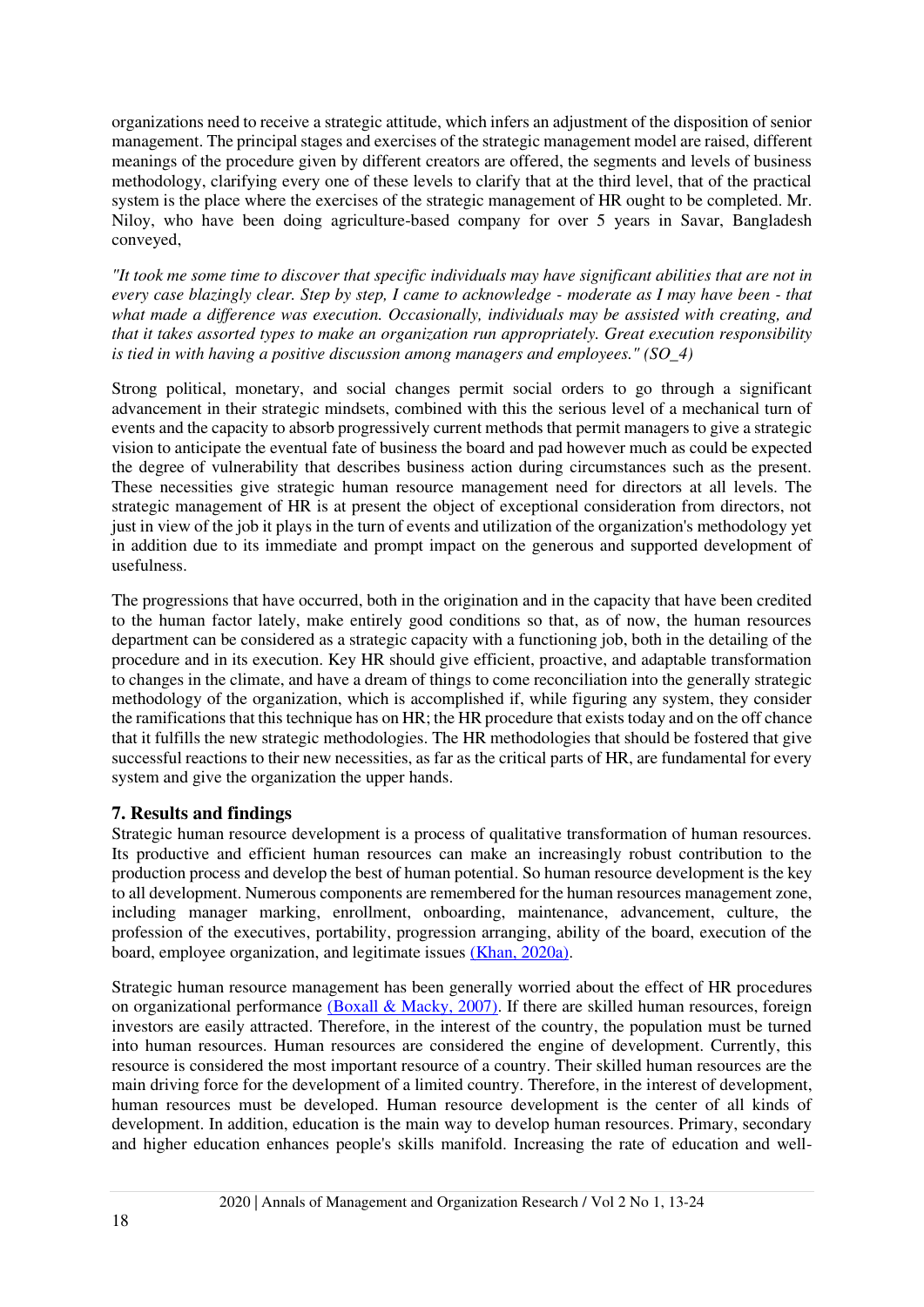chosen higher education is conducive to rapid economic growth. Education has played an important role in the development of human resources in several Bangladesh.

When human beings are considered a tool of development, the issue of human resources comes to the fore in the implementation of development programs. Nevertheless, even though a large number of people are unemployed, suitable people cannot be found. This requires appropriate secondary and higher education and adequate technical and vocational education opportunities to create a qualified strategic human resource with appropriate skills. However, there have been significant changes in the concept of development. Only a few centuries ago, resources were considered a key determinant of development. The richer a country is, the richer it is, the more developed it is. Now, 'people' are considered as the focus of development. Mr. Rakib, a book publisher, defines,

*"Having a privilege and consistent execution of the strategic human resource management framework assists an organization with changing over, screen, give criticism and course right; plan the drawn-out destinations and its execution. Organizational viability does not lie in that intolerant idea called discernment. It lies in the mix of sensible rationale and incredible instinct. SHRM continues to be an important cornerstone of the business and individual growth and development" (SO\_9)* 

Therefore, it remains to be seen whether the resources are being used for the welfare of the people. It is now being said that a country can be called developed only when the human development situation in that country is at a satisfactory level. There is a marked tendency to look at employees, who are human resources, as physical resources. Although they regard employees as "social resources," they treat organizational strategy primarily. For that purpose, they use various employment forms in combination within the company, and they are diverse. It insists on introducing various employment forms in parallel. However, in a situation where the organizational environment continues to change, it is clear that flexibly applying various employment forms has an advantage on the organizational side to improve the efficiency and smoothness of employment adjustment.

There is a lack of consideration for employees' desires, and there is a tendency to neglect humanity. In other words, in a situation where various employment forms are adopted within the same company and employment adjustment can be carried out efficiently, employees have no choice but to comply with the company's request while suppressing individual desires. On the other hand, in such a situation, it is assumed that the company has a false perception that a cooperative labor-management relationship has been established with a superficial state that employees do not complain dissatisfaction or request. If so, the results inevitably are entirely different from the original direction they seek for human resource management.

## **8. Discussion**

Strategic human resources are one of the strategic elements for the overall development of a country. The role of skilled human resources is vital for economic growth, sustainable and long-term development. Therefore, despite the abundance of financial resources and physical resources, the development process slows if there is a lack of human resources. Human resource development is strategic for the socio-economic development of Bangladesh. Human resource is an economic suffix. Economists have interpreted it from their point of view. Modern economists think that human beings are like other resources. However, human energy only becomes human resources when it is managed in a well-planned way. In an organizational structure, all the factors had a significant correlation with the success of the organization except for the "Planning," "HRM," and "Communication" factors. Finally, in a matrix structure, the only factor that does not have a significant correlation with success is "HRM." It seems surprising that HRM is not significantly associated with success in any type of organizational structure. Indeed, the literature teaches us that HRM is one of the key factors for organizational success, at least in a functional type structure. Now, let us look at some of the functions in strategic form.

## *8.1. SHRM planning*

In an organizational context, several obstacles hamper HR planning. First, the uncertainty as to whether the organization even be obtained at the end of the call for tenders and the completion of the organization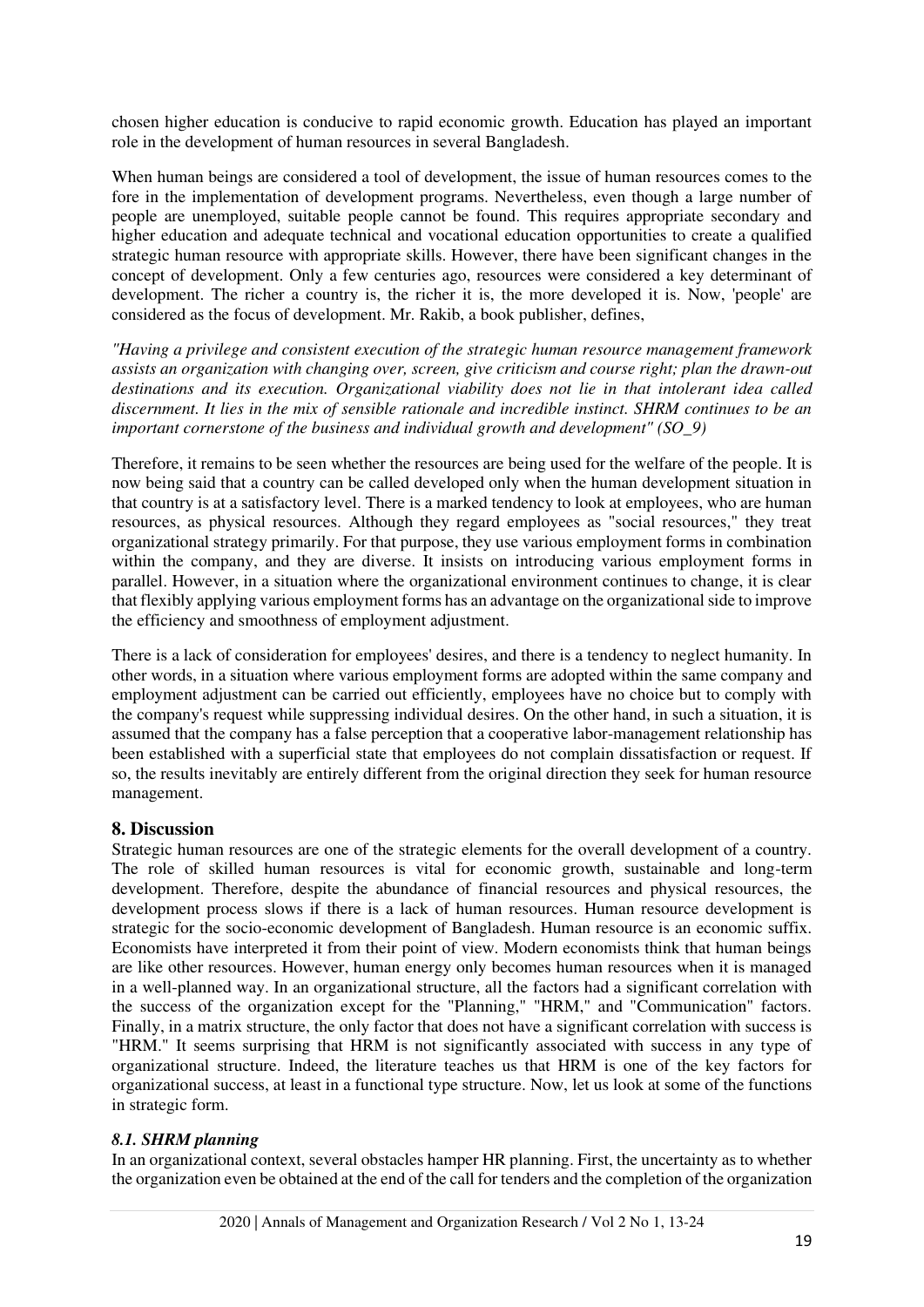through all its stages makes it difficult to predict future HR needs and their use definitively. Second, the organizational manager is often hired after organizational approval, which limits him in his HR planning strategies. The goals of strategic human resource requirements planning are to determine how many employees are required at what time and with what qualifications at a particular location to be able to fulfill the required workload. To determine the strategic human resource requirements, the tasks to be fulfilled as well as their quantitative and qualitative requirements, must first be determined. In the quantitative determination of strategic human resource requirements, the number of employees required to cover short-term or long-term capacity requirements is ascertained. The qualitative determination of strategic human resource requirements, on the other hand, specifies the level of qualification of the employees to cover the competence requirements. A detailed description of the work task is in the foreground in qualitative strategic human resource recruitment. In doing so, the tasks of the position manager as well as any organizational relationships must be taken into account. The scope and type of work are determined to be able to record the requirements for employees in the job description.

## *8.2. Strategic human resource recruitment*

The main task of strategic human resource recruitment is to resolve to understaff. The newly acquired staff should correspond to the company's expectations both in terms of quality and quantity and space and time. For this reason, the existing workforce is adjusted to the required staffing requirements through internal recruiting and new appointments. In principle, the area of recruiting can be divided into external and internal processes. The recruitment but also information of potential workers on the free labor market are components of external strategic human resource recruitment. 9 The main task can be defined as the acquisition of performance potential as a resource in one's own company. The prerequisite for this is that comparable potentials cannot be developed with the existing workforce. External strategic human resource recruitment methods have become more comprehensive due to technical progress, in contrast to the past.

One of the most classic instruments, which is still used, is the job advertisement in print and digital media. When a position becomes vacant or when a new position is created, it is also possible to identify internally qualified applicants. The main goals include saving any training costs and promoting and using existing know-how in the company. The traditional approach to recruitment (job description, identification of candidates, posting, etc.) is generally not appropriate for the organizational context. The use of independent professionals and subcontractors is a means widely used in this context. In addition, the selection of the manager and the organizational team is of particular importance for the realization of the organization. The organizational manager occupies a critical and privileged position. To assume his responsibilities successfully, he must have developed skills in management (planning, organization, supervision, and control), decision-making, communication, and leadership, in addition to solid technical expertise. . Selecting an effective organizational manager is, therefore, a big challenge for the HR function. On the other hand, the selection of the organizational team is often carried out by the functional manager and rarely involves the organizational manager, while the latter's participation in this selection is recommended.

## *8.3. Strategic human resource development*

The development and promotion of high performers in the company are becoming increasingly important. The fast-paced change in the labor market leads to a lack of knowledge and thus requires employers to continuously develop the qualifications of their employees. A wide variety of organizational and technical developments also require a constant learning process. The loyalty of high performers to the company is strengthened by qualitative strategic human resource development. Ordinary people can become human resources only if they acquire knowledge and skills in various fields. The improvement, reputation, and excellence of an organization depend on the proper empowerment of human resources. The manager's main responsibility is to achieve the desired goal of the organization by improving the ethical quality of human resources, expertise in technology, and service-oriented attitude. The success or failure of the organization largely depends on the implementation of the manager's practical decisions. The wisdom, honesty, and foresight of the manager are what drives the organization forward. Human resource development means proper selection,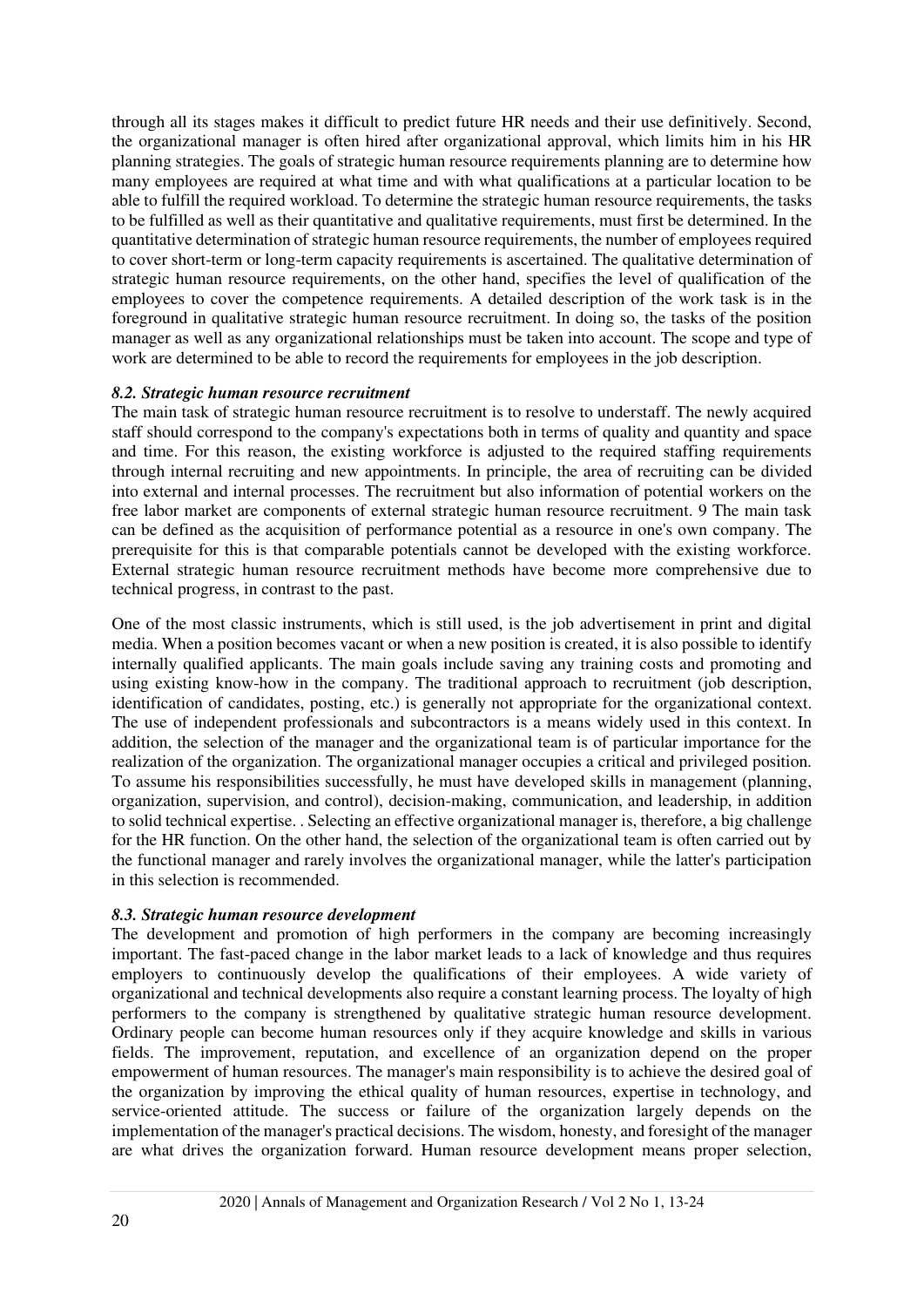deployment, training, motivation, and maintenance of the workforce so that a promising commitment is made to the organization's overall development.

#### *8.4. Strategic human resource retention*

The defined goal of every company should be to bind qualified and motivated employees to the company in the long term and to establish an emotional connection between the employees. Employee retention is of crucial importance for any type of corporate strategy. An excessive fluctuation of employees can be counteracted by implementing appropriate methods for staff retention. The term fluctuation describes the change of an employee to another company or the retirement for reasons of age or the employee's death. If one of these reasons occurs, there is usually a need for replacement in the company. The costs involved can be very high. For an employee, the directly chargeable costs are around half an annual salary.

The area of responsibility extends from the acceptance of new employees to the regulation of salary and service issues to the termination of active employment relationships. Further agendas of the strategic human resource office are the processing of subscription-related matters - particularly the assessment of salaries and the granting of holidays, parental leave, and part-time employment. Through the main methods of human resource development, the levels of skills and capabilities can be known, which provide high returns and are helpful for economic development. In this way, the potential for better utilization of each limited resource increases. If there is little appropriation on human resources, labor skills will be low, there will be a lack of entrepreneurship and social institutions will be able to work at a low level. In less developed Bangladesh, it is seen that the absorption capacity of physical capital is poor, as there is a lack of technically skilled persons, training labor, and administrative skills. Human resource planning is considered necessary to overcome these weaknesses.

Human resource planning informs the process that takes into account the objectives, policies, and programs for the use and distribution of human resources for achieving economic and other goals. Human resource planning involves the development and efficient use of managerial, scientific engineering, and other technical skills to create, expand, and develop organizations. There should be an increase in the functioning of productive services, organizations, and economic institutions. In this, the specificity of human skill required for each major action is given and the nature and timing of these requirements are taken into consideration. It makes extensive use of existing institutions and establishes new institutions so that the desired amount of human resources is available at the right time. It takes note of the synergy of various training institutes.

## *8.5. Strategic job analysis*

While emphasizing the complexity of the job analysis of the organizational management, the authors propose a job description of the organizational management, which boils down to coordinating the various material, financial and financial resources. The organizational manager is called upon to play the roles of integrator, communicator, leader, decision-maker, and coordinator at the same time. These responsibilities are demanding and critical for the success of the organization. However, often the organizational manager has only limited authority. Job analysis highlights the significant job of HR during the time spent the monetary turn of events. It tests the present and future human resource requirements and prospects through available human resources. Policy formulation is made for the appropriation of human resources through human resource analysis by which the limited resources of developing nations can be used efficiently. This makes it possible to specify the obstacles that come in the way of better utilization of human resources.

## *8.6. Strategic human resource appraisal and compensation*

With repeated changes in assignments and responsibilities among organizational staff, it is difficult to establish a strict salary classification. One of the most common compensation practices in an organizational context is merit-based compensation based on performance appraisal. Such a system aims to maintain staff motivation by providing some stimulation to maximize performance. Performance appraisal is complex in an organizational context as it becomes almost impossible to rely on the sole annual interview with the line manager. Several actors can intervene in the evaluation of strategic human resource performance, jointly or separately. Indeed, in a matrix structure, the evaluation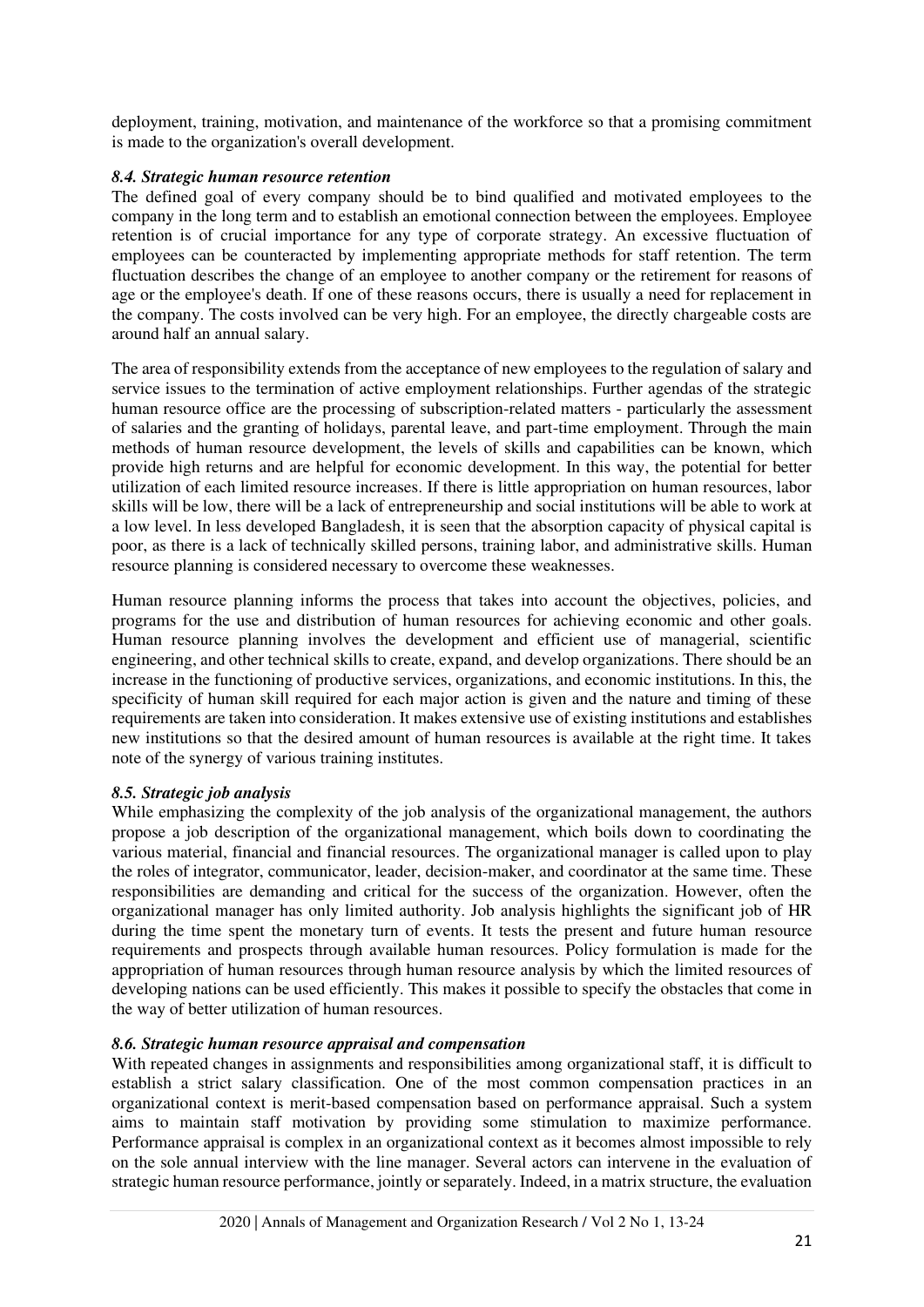can be done in different ways: the evaluation of the team members by the organizational manager who transmits the evaluations to the functional superiors; the evaluation of team members by the organizational manager without transmitting the evaluations to functional superiors, the evaluation carried out entirely by the functional superior; joint assessment by the organizational manager and the functional manager.

#### *8.7. Strategic human resource training*

The author emphasizes the importance of training in an organizational context and its multiple advantages (improved performance, reduced costs, increased motivation, etc.). The training system in the organizational context should promote the development of four skills related to technique, human resources, knowledge of the company, and the ability to adapt. To keep pace with the upcoming challenges, graduates of Bangladesh have to be skilled in digital devices and other modern technologies for the competitive job market [\(Khan, 2020b\).](#page-11-14) The most used training means and the most adapted to this context are, among others, training in the form of information meetings, on-the-job (on-the-job) training of new employees by former employees. Though training outside the framework for specialized programs, the job rotation system allows the widening of the employees' knowledge base, learning by simulation, and training in the form of workshops.

#### *8.8. Satisfaction of strategic human resource*

The immediate effect of employee satisfaction is the employee's organizational responsibility and steadfastness. Fulfilled employees can expand their feeling of character with the association, subsequently showing an ability and steadfastness to turn into an individual from the association and to add to the association for quite a while for the effect of employee satisfaction, we can study from two aspects, one is the impact analysis of the relationship between employee satisfaction and the organizational commitment of employees, and the other is the impact analysis between employee satisfaction and employee loyalty. The analysis of these two points belongs to the category of human resource output.

The loyalty of employees to the organization has an impact on the behavior of employees. Loyal employees exhibit organizational citizenship behavior (OCB) and commit to practices reliable with the organization's advantages, like higher work proficiency, lower costs, proactively proposing more sensible cycles, and great assistance mentalities, Service productivity, and so on, to manage client relations all the more sensibly and tenaciously. Accordingly, this disposition and conduct of workers straightforwardly affect the proficiency of the organization's inner activities and consumer loyalty. We desire to get the consequences of "the authoritative responsibility of employees is emphatically identified with the effectiveness of interior activities," "the organizational responsibility of workers is decidedly identified with consumer loyalty," and obtain specific impact coefficients.

#### *8.9. Career planning of strategic human resource*

In organizational management, career planning is a popular way of giving promotions to employees. It constitutes a privileged means of retention. The organizational manager, for example, is initially assigned to short-term organizational performance to provide him with training in organizational management. Subsequently, he/she must be involved in larger organizational performance. He/she will thus have gradual promotions according to the skills developed. Not all organizational workers are sure about the possibility of a specific career. However, they have the opportunity to have varied careers and play different roles in a "spiral career". HRM should figure among the factors associated with organizational success in a functional structure, especially since in this type of structure, the HR function is omnipresent and it is easy to identify its role and its activities. Under the wise guidance of the manager, the workforce turned into a self-motivated and committed human resource. In the organization's interest, the manager has to make the necessary reforms or changes to make the mindset of the employees aware. There is no substitute for reform and change to retain the organization's brand and make it famous. A skilled manager thinks beyond the norm and keeps the alternatives to himself.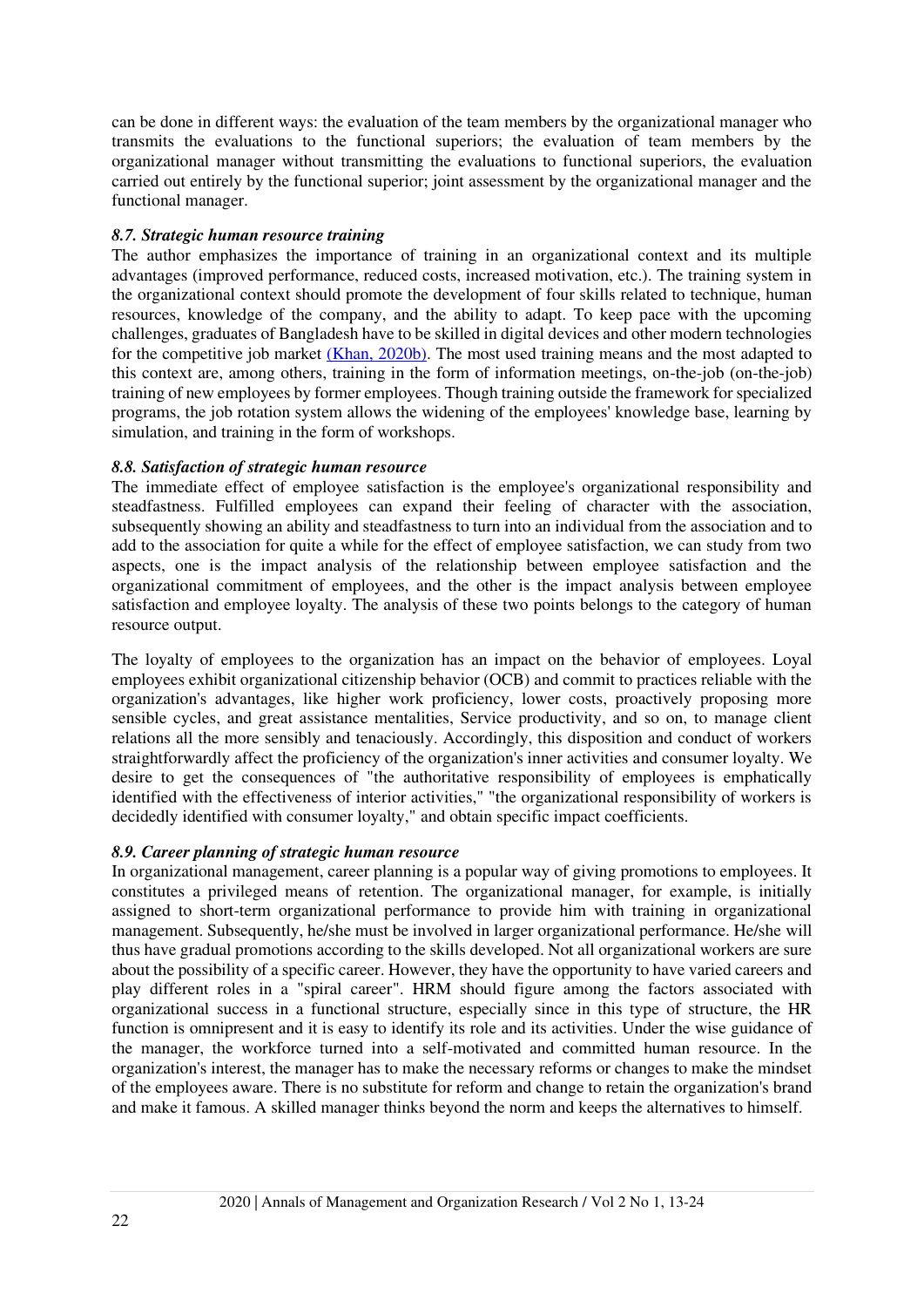## **9. Conclusion**

Strategic human resource practices can straightforwardly influence employee inspiration, worker abilities, and worker interest, subsequently straightforwardly influencing employee fulfillment. Organizations can utilize powerful motivation components to urge employees to work for the objectives of the organization; through successful enlistment, preparing, advancement, and different intends to improve the abilities of workers, and improve their capacity and level of management to the organization; through the organization's correspondence system and support, it permits workers to have the chance to partake in the business the executives' exercises of the endeavor, in this way having the chance to all the more likely assume their part. The creator can comprehend the effect of the organization's human resource rehearses on employees through the examination of worker fulfillment. What we are searching for here is the connection between the organization's human resource practices and employee fulfillment. The author expects to get a result that "positive human resource policies and practices must lead to employee satisfaction" and find specific impact relevance. Mr. Alam, who has been leading an RMG company for over five years in Savar, Bangladesh, stated,

*"Nobody of the information needs an organizational strategy. The authoritative arrangement can just obstruct the progression of information. There is a fundamental inconsistency between any organization and opportunity of thought. When dealt with handily in an organization today, organizational performance can build work fulfillment, employee maintenance, devotion, and strategic execution of the organization." (SO\_5)* 

There is also the development of organizations and institutions that conduct strategic human resource programs. Human resource planning is different from economic planning. In economic planning, optimum development is taken into consideration in the use of material and economic resources, while in human resource planning, the development of the ability, skill, knowledge, and motivation of individuals is taken into consideration. The author thus proposes two reasons for these "surprising" results. First, this study focuses on what people and teams do, rather than on the quality of their human interactions or motivational or decision-making practices. Second, there are strategic human dimensions in almost every HR function that were discussed in the discussion part. According to the author, it should not be understood that there are factors involving only processes and other factors involving only human resources. It is only by taking into account the duration of the organization as a moderating variable that it has been shown that these HRM practices positively influence the success of the organization. The duration of the organization thus exerts, according to these authors, a moderating effect on the relation between the development of HR and the success of the organization. Thus, the HR development practices of the organization, in particular of the organizational team, would only have a positive impact on the success of the organizational performance in the case of organizational performance carried out over a long period.

The debate thus turns out to be far from over about the existence or not of a relationship between HRM and the success of organizational performance. Indeed, several empirical studies contradict the general tendency that SHRM is a decisive factor in organizational performance. Suppose the literature is almost unanimous on the impact of HRM on the overall performance of organizations. In that case, the impact of strategic human resource management practices on organizational performance is a complex and multi-linked systematic process. To better explain the process and mechanism of the impact of human resource management practices on organizational performance, and break the black box state of the relationship between strategic human resource management practices and organizational performance, this paper introduces the analytical framework of the balanced scorecard to integrate organizational behavior and strategy Management and other related theories have obtained a process and mechanism model of the impact of human resource management practices on organizational performance. This has explanatory solid and enlightening significance for understanding the contribution process of human resource management practices to organizational performance. At the same time, this article also proposes a better research framework for empirical research. To define and measure the level of influence of various intermediate variables, future research can put forward hypotheses based on the model and conduct an empirical analysis to demonstrate its value in practical applications.